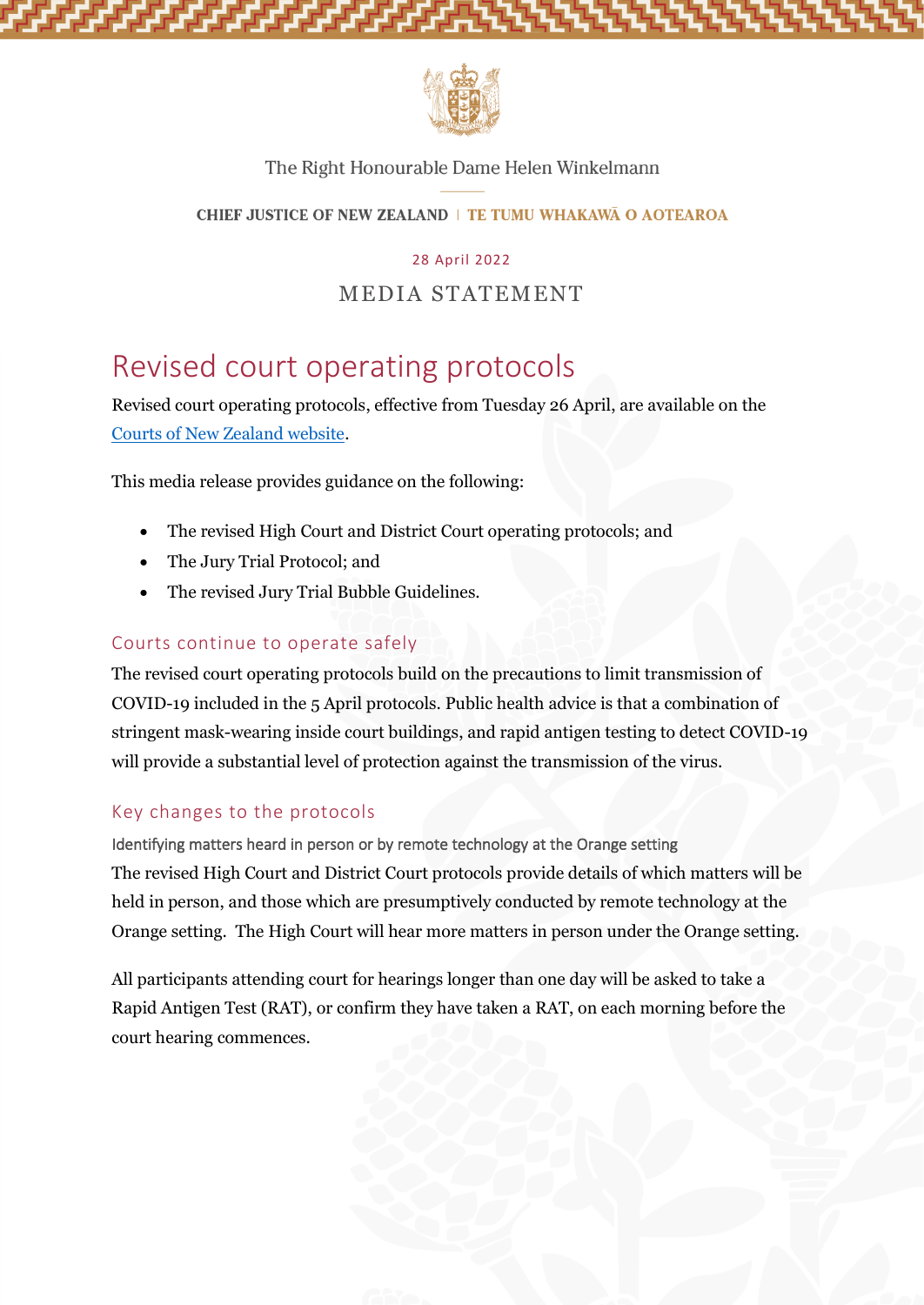#### Jury trials

The COVID-19 Response (Court Safety) Legislation Act 2022<sup>1</sup> came into force on 21 April. Amongst other things, the temporary legislation gives the Chief High Court Judge and Chief District Court Judge the power to issue a protocol setting out additional requirements in relation to jurors.

The Jury Trial Protocol<sup>2</sup> and the revised Jury Trial Bubble Guidelines set out the way jury trials will be conducted while the COVID-19 Public Health Response Act 2020 remains in place. The Jury Trial Protocol in part revokes and replaces the existing modifications to the Jury Rules 1990 set out in the Protocol dated 21 December 2021.

The key health and safety measures are as follows:

- All individuals present in a jury trial courtroom must wear a KN95 mask or equivalent. Masks will be supplied to anyone attending court who does not have one.
- All court participants involved in a jury trial will be required to undergo RAT testing daily for the first week. If a trial extends beyond one week, the presiding judge may direct that in the second and subsequent weeks RAT testing is only required on the Monday and then on every second sitting day. RAT kits will be supplied.
- During the trial all court participants and other persons attending must promptly advise the court registry if they:
	- (a) test positive for COVID-19;
	- (b) are a household contact of a confirmed COVID-19 case;
	- (c) become aware they are a close contact of a confirmed COVID-19 case; or
	- (d) have symptoms of COVID-19.
- All court participants includes parties, jurors, counsel, court staff, witnesses, interpreters, communication assistants, and media representatives.

<sup>1</sup> The Act amends the Courts Security Act 1999, the Criminal Procedure Act 2011 and the Juries Act 1981.

<sup>2</sup> The Protocol is issued by the Chief High Court Judge and the Chief District Court Judge under cl4 of schedule 2 to the Juries Act 1981 (as inserted by the COVID-19 Response (Courts Safety) Legislation Act 2022) and s 24A of the Epidemic Preparedness Act 2006.